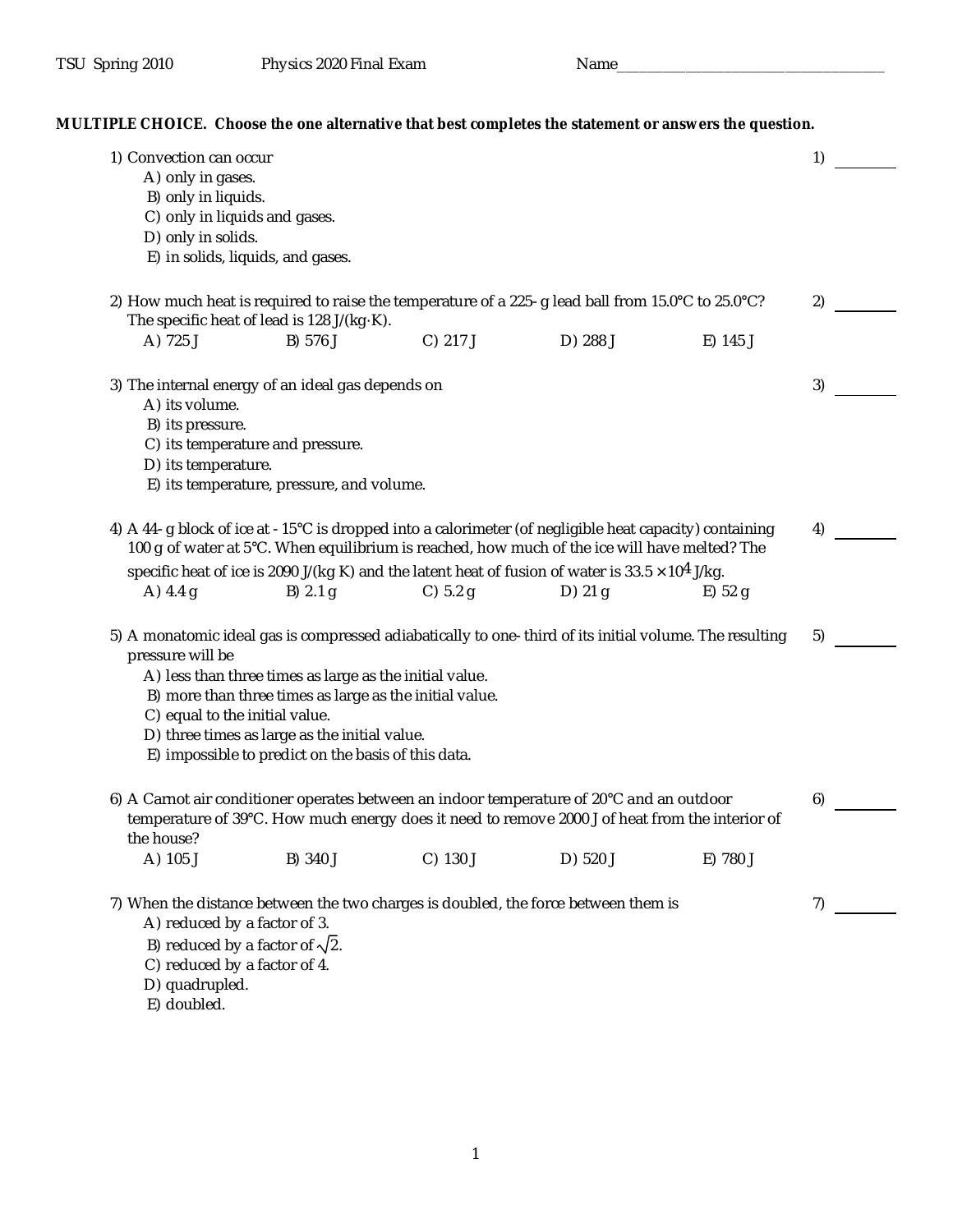| 8) What are the magnitude and direction of the electric field at a distance of 1.50 m from a 50.0-nC<br>charge?<br>A) 20 N/C toward from the charge<br>B) 200 N/C toward from the charge<br>C) 200 N/C away from the charge<br>D) 20 N/C away from the charge<br>E) 10 N/C away from the charge                                                                         |                |                |                |                   | 8)  |
|-------------------------------------------------------------------------------------------------------------------------------------------------------------------------------------------------------------------------------------------------------------------------------------------------------------------------------------------------------------------------|----------------|----------------|----------------|-------------------|-----|
| 9) An equipotential surface must be<br>A) randomly oriented with respect to the electric field.<br>B) perpendicular to the electric field at any point.<br>C) parallel to the electric field at any point.<br>D) equal to the electric field at any point.                                                                                                              |                |                |                |                   | 9)  |
| 10) Three charges are placed as follows along the x- and y-axes of an xy-coordinate system: $q_1 = 2.00$<br>µC at x <sub>1</sub> = 0 m, $q_2$ = 4.00 µC at x <sub>2</sub> = 3.00 m, and $q_3$ = 6.00 µC at y = 4.00 m. What is the electric                                                                                                                             |                |                |                |                   | 10) |
| potential energy of this system of charges?<br>A) -90.0 mJ                                                                                                                                                                                                                                                                                                              | $B) -94.2$ mJ  | C) 94.2 mJ     | D) 0J          | E) 90.0 mJ        |     |
| 11) A parallel plate capacitor has a potential difference between the plates of 80 V. If the charge on one<br>of the plates of the capacitor is $+8.0 \mu C$ , what is the electrical energy stored by this capacitor?<br>A) $5.0 \times 10^{-8}$ J<br>B) $640 \times 10^{-6}$ J<br>C) $320 \times 10^{-6}$ J<br>D) $3.0 \times 10^{-8}$ J<br>E) $6.0 \times 10^{-8}$ J |                |                |                |                   | 11) |
| 12) Kirchhoff's junction rule is a statement of<br>A) the law of conservation of charge.<br>B) the law of conservation of momentum.<br>C) the law of conservation of angular momentum.<br>D) the law of conservation of energy.<br>E) Newton's second law.                                                                                                              |                |                |                |                   | 12) |
|                                                                                                                                                                                                                                                                                                                                                                         |                | Figure 21-17   |                |                   |     |
|                                                                                                                                                                                                                                                                                                                                                                         | $2 \mu F$<br>В | 4µF            | $6 \mu F$      |                   |     |
| 13) Three capacitors are connected as shown in Figure 21-17. What is the equivalent capacitance<br>between points A and B?<br>A) $4.0 \mu C$                                                                                                                                                                                                                            | B) $12 \mu F$  | C) $1.7 \mu F$ | D) $8.0 \mu F$ | $E$ ) 7.1 $\mu$ F | 13) |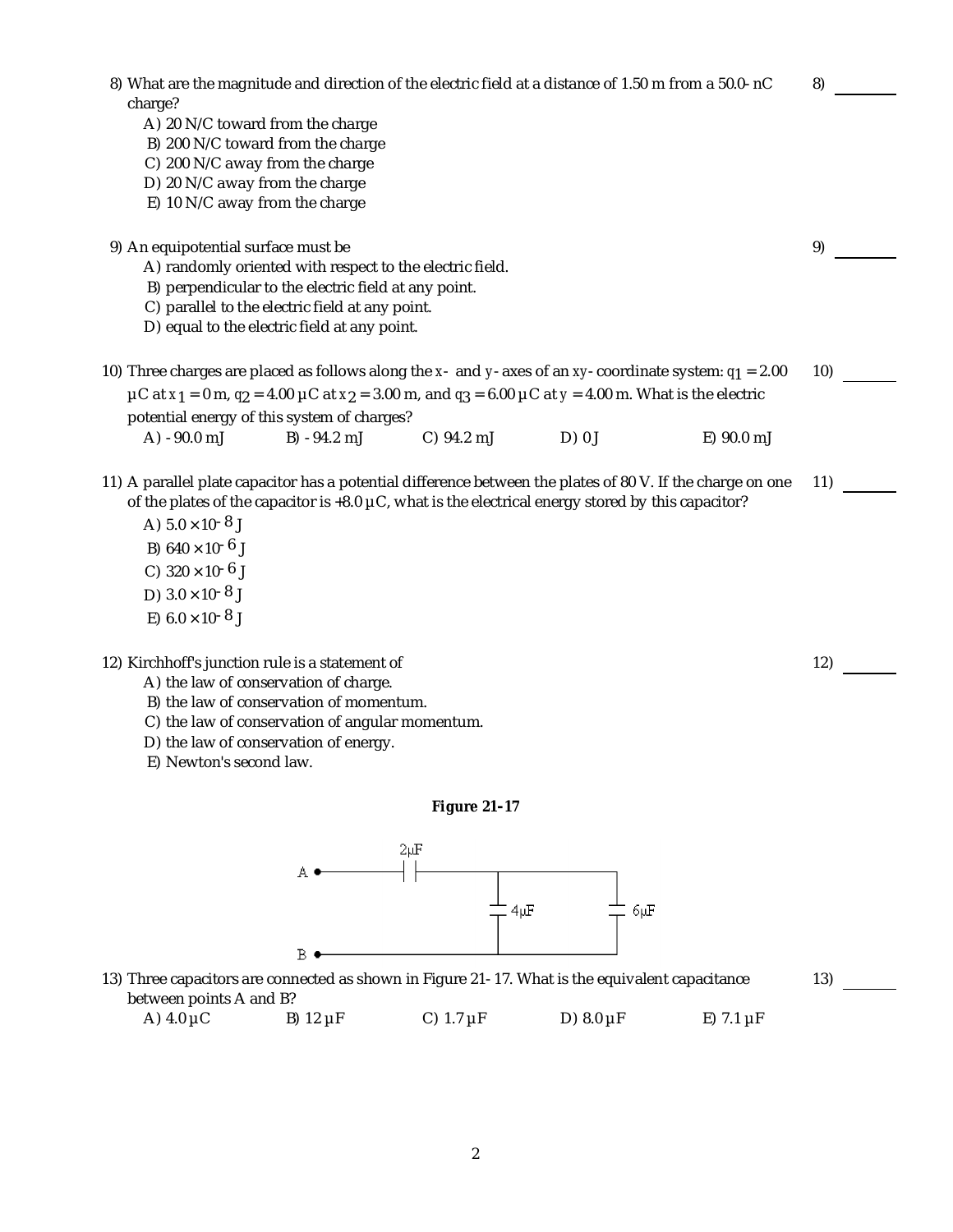- 14) An electron moving in the positive *y* direction, at right angles to a magnetic field, experiences a An electron moving in the positive *y* direction, at right angles to a magnetic field, experiences a 14) \_\_\_\_\_\_<br>magnetic force in the negative *x* direction. What is the direction of the magnetic field? A ) It is in the positive *y* direction. B) It is in the negative *z* direction. C ) It is in the positive *x* direction. D) It is in the negative *x* direction. E) It is in the positive *z* direction. 15) Two long, parallel wires carry currents of 4.00 A and 6.00 A. If the distance between the wires is 15)<br>0.400 m, what is the force per unit length between the wires?
	- - A)  $16.0 \mu N/m$
		- B) 2.00 µN/m
		- C)  $38.0 \mu N/m$
		- D $) 5.00 \mu N/m$
		- E) 12.0 µN/m
- 16) A circular coil of copper wire is lying flat on a horizontal table. A bar magnet is held with its south pole downward, vertically above the center of the coil. The magnet is kept stationary with respect A circular coil of copper wire is lying flat on a horizontal table. A bar magnet is held with its south 16)<br>pole downward, vertically above the center of the coil. The magnet is kept stationary with respect<br>to the coil.
	- A) clockwise current in the loop.
	- B) an emf but no electric current in the loop.
	- C) no current in the loop.
	- D) counterclockwise current in the loop.
	- E) Not enough information is provided.





*B*-field  $\perp$  in  $(\times)$ 

17) A conducting rod whose length is 25 cm is placed on a U-shaped metal wire that has a resistance *R* of 8  $\Omega$  as shown in Figure 23-9. The wire and the rod are in the plane of the paper. A constant magnetic field of strength 0.4 T is applied perpendicular and into the paper. An applied force moves the rod to the right with a constant speed of 6 m/s. What is the magnitude of the induced A conducting rod whose length is 25 cm is placed on a U-shaped metal wire that has a resistance  $R$  of 8  $\Omega$  as shown in Figure 23-9. The wire and the rod are in the plane of the paper. A constant magnetic field of stren

| A) 0.3 V | B) 0.4 V | C) 0.2 V | $D)$ 0.5 V | $E)$ 0.6 V |
|----------|----------|----------|------------|------------|
|----------|----------|----------|------------|------------|

18) Consider an RLC circuit that is driven by an AC applied voltage. At resonance, 18)

A) the current is in phase with the driving voltage.

- B) the peak voltage across the resistor is equal to the peak voltage across the inductor.
- C) the peak voltage across the resistor is equal to the peak voltage across the capacitor.
- D ) the peak voltage across the capacitor is greater than the peak voltage across the inductor.
- E) the peak voltage across the inductor is greater than the peak voltage across the capacitor.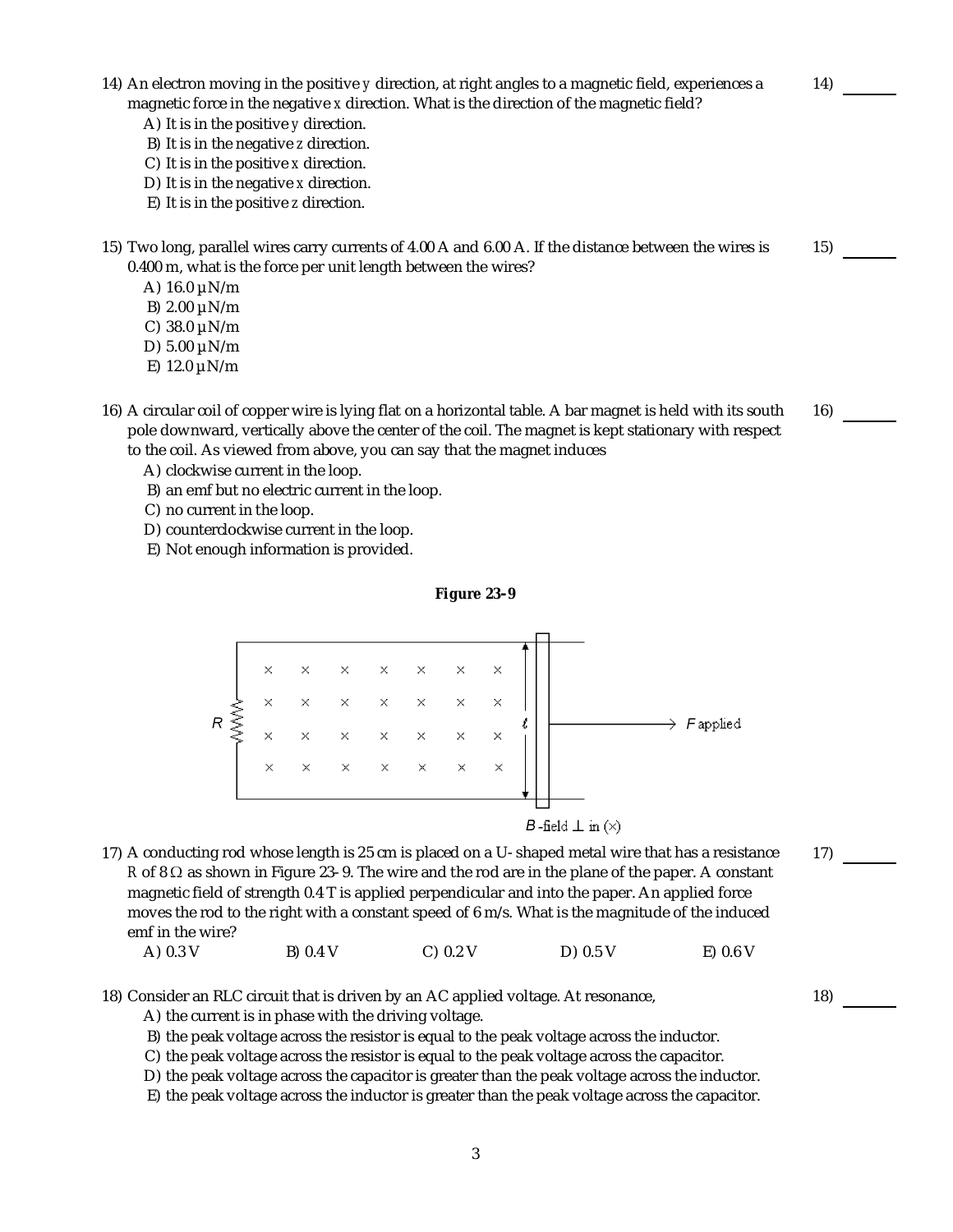| 19) The inductive reactance of a 20.0-mH inductor at a certain frequency is 120 $\Omega$ . What is the<br>frequency in Hz? |                                                                                                                                                    |                                                                                                                                                                                                                                                                                                                                                                                                     |                                                                                                                                                                                                |                                                                                                                                                                                                                                                                                      |           | 19) |  |
|----------------------------------------------------------------------------------------------------------------------------|----------------------------------------------------------------------------------------------------------------------------------------------------|-----------------------------------------------------------------------------------------------------------------------------------------------------------------------------------------------------------------------------------------------------------------------------------------------------------------------------------------------------------------------------------------------------|------------------------------------------------------------------------------------------------------------------------------------------------------------------------------------------------|--------------------------------------------------------------------------------------------------------------------------------------------------------------------------------------------------------------------------------------------------------------------------------------|-----------|-----|--|
| A) 955 Hz                                                                                                                  |                                                                                                                                                    | B) 167 Hz                                                                                                                                                                                                                                                                                                                                                                                           | C) 478 Hz                                                                                                                                                                                      | D) 6000 Hz                                                                                                                                                                                                                                                                           | E) 120 Hz |     |  |
|                                                                                                                            |                                                                                                                                                    |                                                                                                                                                                                                                                                                                                                                                                                                     | 20) In an electromagnetic wave the $\overrightarrow{E}$ and $\overrightarrow{B}$ fields are oriented such that                                                                                 | A) they are perpendicular to one another and perpendicular to the direction of wave                                                                                                                                                                                                  |           | 20) |  |
|                                                                                                                            | propagation.                                                                                                                                       | E) None of the above answers is correct.                                                                                                                                                                                                                                                                                                                                                            |                                                                                                                                                                                                | B) they are perpendicular to one another and parallel to the direction of wave propagation.<br>C) they are parallel to one another and parallel to the direction of wave propagation.<br>D) they are parallel to one another and perpendicular to the direction of wave propagation. |           |     |  |
|                                                                                                                            | A) $1.10 \times 10^{-6}$ T<br>B) $2.41 \times 10^{-6}$ T<br>C) $1.90 \times 10^{-6}$ T<br>D) $2.91 \times 10^{-6}$ T<br>E) $1.41 \times 10^{-6}$ T | value of the magnetic field for that wave?                                                                                                                                                                                                                                                                                                                                                          |                                                                                                                                                                                                | 21) The value of the electric field for a certain type of electromagnetic wave is 570 N/C. What is the                                                                                                                                                                               |           | 21) |  |
|                                                                                                                            | the fish you see, you must aim<br>B) directly at the fish.                                                                                         | A) deeper then you perceive the fish to be.<br>D) It depends on how large the fish is.<br>E) It depends on how deep the pond is.                                                                                                                                                                                                                                                                    | C) closer to the surface then you perceive the fish to be.                                                                                                                                     | 22) At a quiet pond with crystal clear water, you decide to fish with bow and arrow. When you aim at                                                                                                                                                                                 |           | 22) |  |
| $A) -0.22$                                                                                                                 |                                                                                                                                                    | $B) -0.32$                                                                                                                                                                                                                                                                                                                                                                                          | C) 0.22                                                                                                                                                                                        | 23) An object is placed 21 cm from a concave lens of focal length 25 cm. What is the magnification?<br>$D) -0.54$                                                                                                                                                                    | E) 0.54   | 23) |  |
| B) Friday's                                                                                                                | A) Robinson Crusoe's                                                                                                                               | C) Both would work equally well.                                                                                                                                                                                                                                                                                                                                                                    | whenever they wanted to start a fire by focusing the Sun's rays?<br>D) Both actually worked, but Friday's was a little bit better.<br>E) Neither's worked, they were in possession of matches. | 24) A little known fact is that both Robinson Crusoe and Friday wore eyeglasses. As it so happens,<br>Robinson Crusoe was farsighted while Friday was nearsighted. Whose eyeglasses did they use                                                                                     |           | 24) |  |
|                                                                                                                            |                                                                                                                                                    | beams of light in the double slit experiment?<br>A) Path Difference = $m\lambda$ , $m = 0, \pm 1, \pm 2, \ldots$<br>B) Path Difference = $m\lambda^2$ , $m = 0, \pm 1, \pm 2, \ldots$<br>C) Path Difference = $\lambda/m$ , $m = 0$ , $\pm 1$ , $\pm 2$ ,<br>D) Path Difference = $(m - 1/2) \lambda$ , $m = 0, \pm 1, \pm 2, $<br>E) Path Difference = $m/\lambda$ , $m = 0$ , $\pm 1$ , $\pm 2$ , |                                                                                                                                                                                                | 25) Which one of the following mathematical expressions is correct for destructive interference for two                                                                                                                                                                              |           | 25) |  |